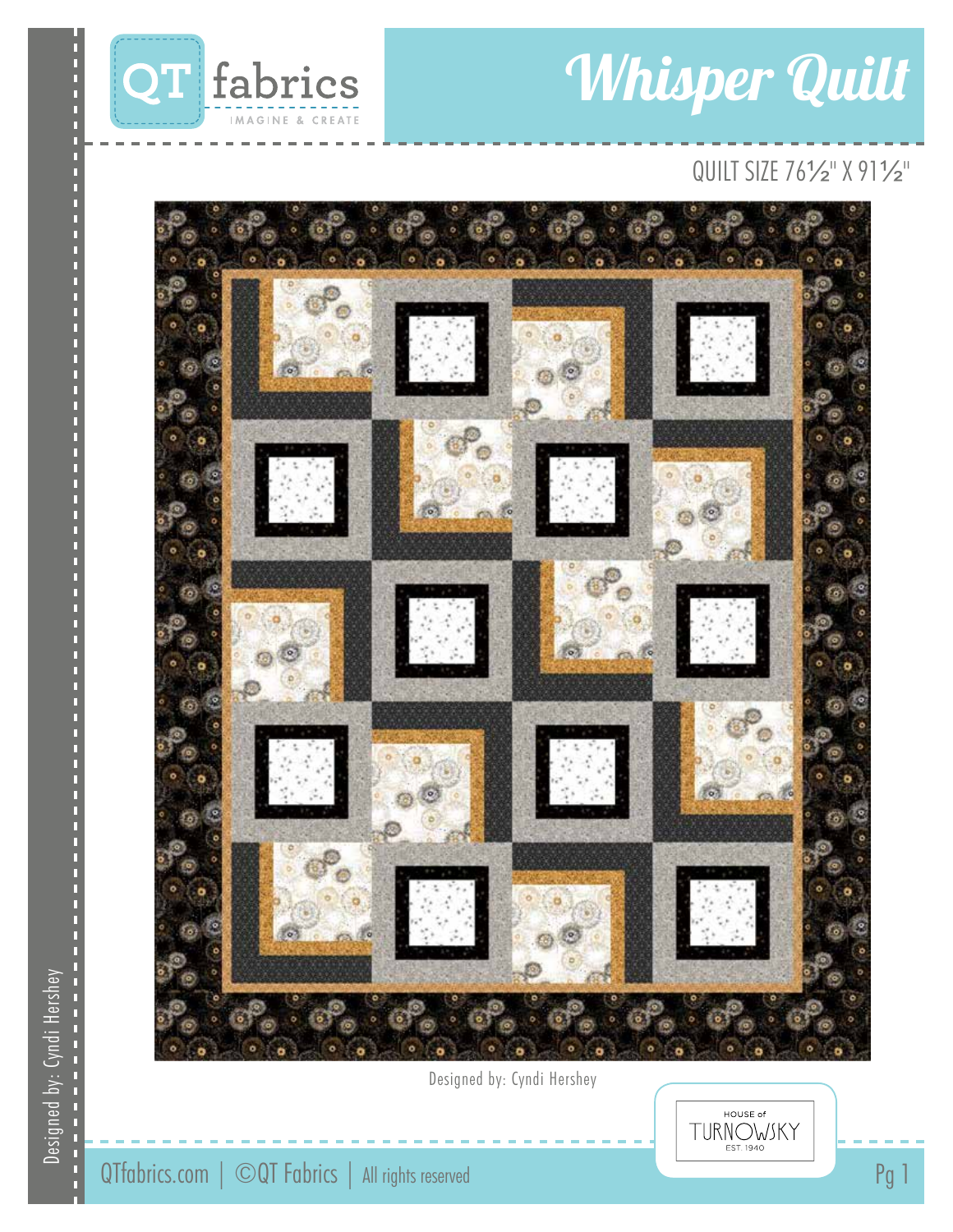

HOUSE of TURNOWSKY



Finished Quilt Size: 76½" x 91½"

| <b>FABRIC REQUIREMENTS</b> |                                       |  |                               |  |                                                 |  |                               |
|----------------------------|---------------------------------------|--|-------------------------------|--|-------------------------------------------------|--|-------------------------------|
|                            | 26765 J<br>2% YARDS                   |  | 26765 Z<br>1% YARDS           |  | 26766 J<br>inc. binding<br>$1\frac{1}{2}$ YARDS |  | 26766 Z<br>$\frac{1}{2}$ YARD |
|                            | 2 BOLTS                               |  | 2 BOLTS                       |  | 2 BOLTS                                         |  | 1 BOLT                        |
|                            | 26767 J<br>1 YARD                     |  | 26767 S<br>$\frac{3}{8}$ YARD |  | 26768 K<br>1% YARDS                             |  | 26768 S<br>$\frac{1}{2}$ YARD |
|                            | 1 BOLT                                |  | 1 BOLT                        |  | 2 BOLTS                                         |  | 4 BOLTS                       |
|                            | 26765 Z<br>backing<br><b>5% YARDS</b> |  |                               |  |                                                 |  |                               |
|                            | 5 BOLTS                               |  |                               |  |                                                 |  |                               |

 $\overline{\ast}$  Numbers within gray box = Number of Bolts needed to make 12 Kits

D

г Г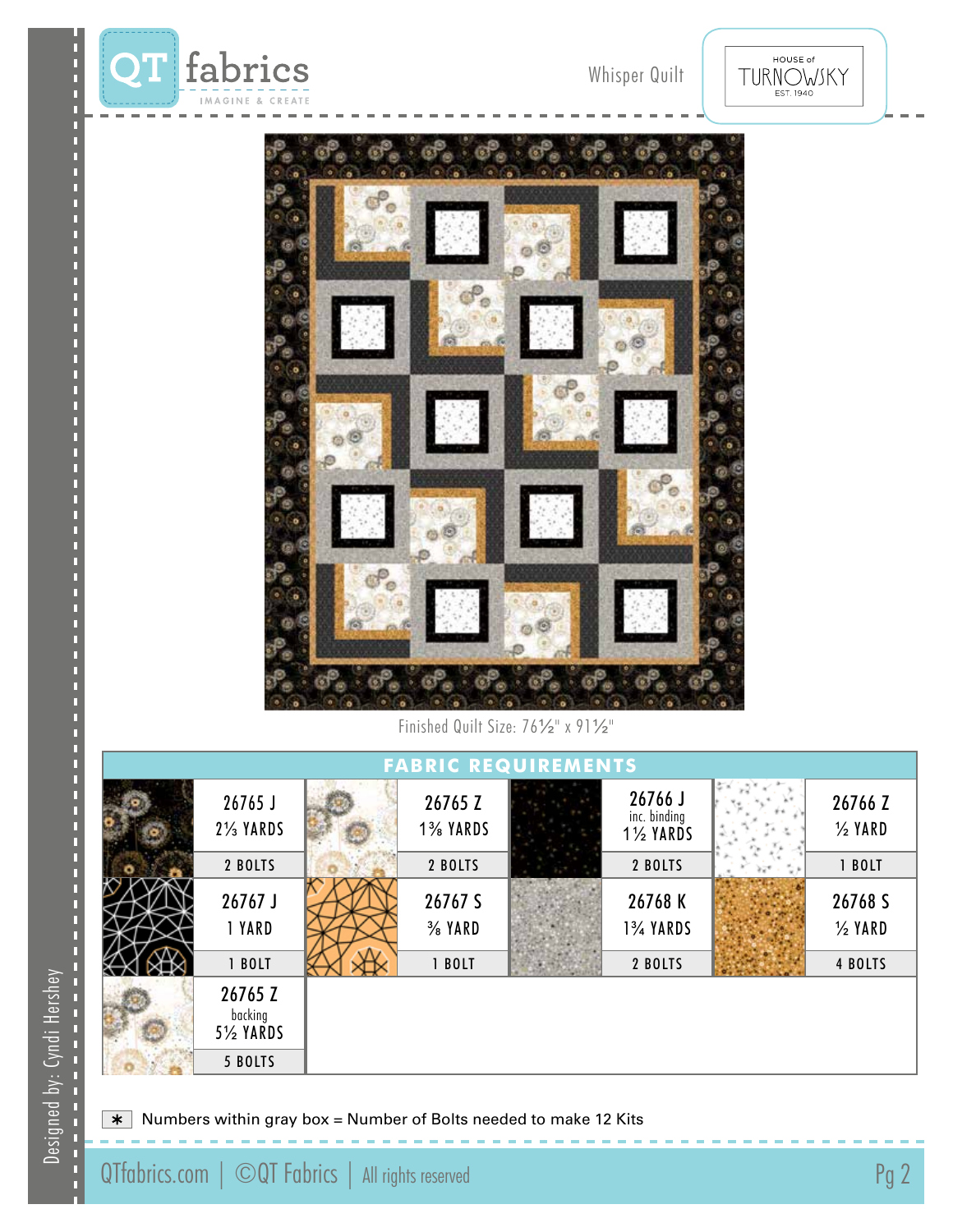



We recommend that you carefully read through all **CONSTRUCTION** *instructions before getting started on your project.*

# **Cutting DIRECTIONS**

**Note: All strips are cut across the width of the fabric (perpendicular to the selvages) unless noted otherwise. All seams are 1/4".**

#### **Fabric A (26765 J) black dandelion puffs**

• Cut (2) 7<sup>1/2"</sup> strips from the length of the fabric (parallel to selvages). From remaining width, cut (7) 7½" strips. Sew strips together end to end with diagonal seams; press. From this pieced strip, cut (2) 7½" x 76½" strips.

#### **Fabric B (26765 Z) white dandelion puffs**

• Cut (4) 11" strips; subcut (10) 11" squares.

#### **Fabric C (26766 J) black thistle toss**

- Cut (12) 2" strips; subcut (20) 2" x 7½" rectangles and  $(20)$  2"  $\times$  10½" rectangles.
- Cut (9) 2<sup>1</sup>/<sub>2</sub>" strips for binding.

#### **Fabric D (26766 Z) white thistle toss**

• Cut (2)  $7\frac{1}{2}$ " strips; subcut (10)  $7\frac{1}{2}$ " squares.

#### **Fabric E (26767 J) black geometric**

• Cut (9) 3½" strips; subcut (10) 3½" x 12½" rectangles and (10) 3½" x 15½" rectangles.

#### **Fabric F (26767 S) gold geometric**

• Cut (7) 1½" strips. Sew together end to end with diagonal seams; press. Cut (2) 1½" x 62½" strips and (2) 1½" x 75½" strips.

#### **Fabric G (26768 K) gray confetti floral**

• Cut (18) 3" strips; subcut (20) 3"  $\times$  10  $\frac{1}{2}$ " rectangles and (20) 3" x 15½" rectangles.

#### **Fabric H. (26768 S) gold confetti floral**

• Cut (7)  $2''$  strips; subcut (10)  $2'' \times 11''$ rectangles and (10) 2" x 12½" rectangles.

#### Use a <sup>1/4</sup> seam allowance throughout.

### *Block A (10-15" finished block)*

**1.** Sew one (H)  $2'' \times 11''$  rectangle to the bottom of one (B) 11" square. Press toward the rectangle. Sew one (H) 2" x 12½" rectangle to the left side of the (B) square as shown. Press toward the rectangle. Repeat to make ten blocks.



Make 10

2. Repeat Step 1 by adding  $(E)$  3½" x 12½" and 3½" x 15½" rectangles to the block.



Make 10

#### *Block B (10-15" finished block)*

**1.** Sew one (C)  $2'' \times 7\frac{1}{2}$  rectangle to both sides of one (D) 7½" square. Press toward the rectangles. Sew one (C)  $2'' \times 10\frac{1}{2}$  rectangle to the top and bottom of the (D) square. Press toward the rectangles. Repeat to make ten blocks.



Make 10